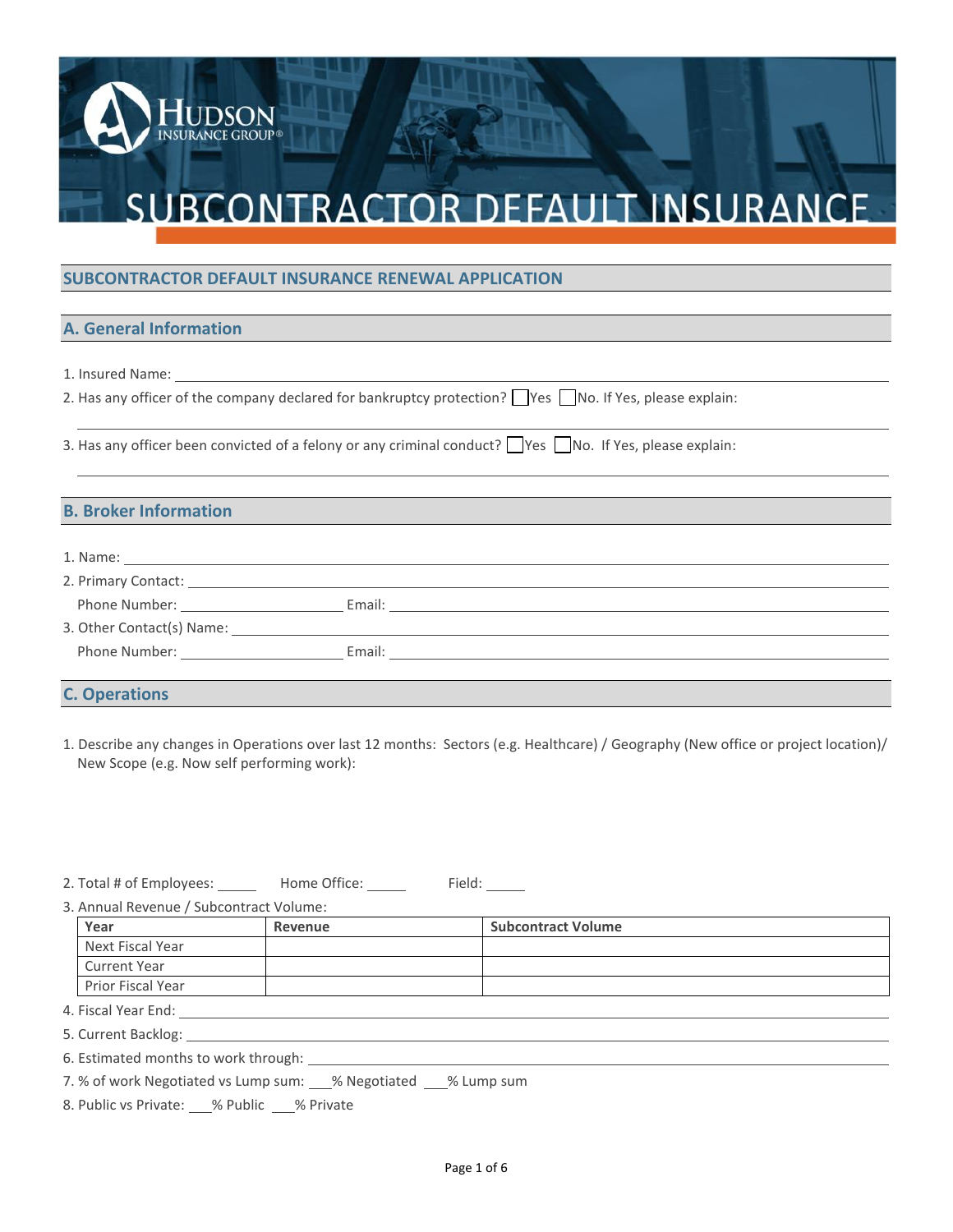| 9. Top 5 States You Work In: |                                                             |                                |              |  |
|------------------------------|-------------------------------------------------------------|--------------------------------|--------------|--|
| <b>State</b>                 | %                                                           | Is this new from prior policy? |              |  |
|                              |                                                             | N <sub>o</sub><br>Yes          |              |  |
|                              |                                                             | <b>No</b><br>Yes               |              |  |
|                              |                                                             | IN <sub>O</sub><br>Yes         |              |  |
|                              |                                                             | IN <sub>o</sub><br>Yes         |              |  |
|                              |                                                             | No.<br>Yes I                   |              |  |
|                              | 10. Any New Geographic Markets Anticipated in next 3 Years? |                                |              |  |
| <b>State</b>                 | <b>State</b>                                                | <b>State</b>                   | <b>State</b> |  |
|                              |                                                             |                                |              |  |

|                             | 10. Any New Geographic Markets Anticipated in next 3 Years? |              |              |  |  |  |  |
|-----------------------------|-------------------------------------------------------------|--------------|--------------|--|--|--|--|
| <b>State</b>                | <b>State</b>                                                | <b>State</b> | <b>State</b> |  |  |  |  |
|                             |                                                             |              |              |  |  |  |  |
| 11. Work by Market Segment: |                                                             |              |              |  |  |  |  |

| % of Work | <b>Market Segment</b>                                                      | % of Work | <b>Market Segment</b>                |  |
|-----------|----------------------------------------------------------------------------|-----------|--------------------------------------|--|
|           | General Commercial                                                         |           | Industrial<br>Residential (For Sale) |  |
|           | Education                                                                  |           |                                      |  |
|           | Healthcare                                                                 |           | Residential (Not For Sale)           |  |
|           | Hospitality                                                                |           | Other:                               |  |
|           | Retail                                                                     |           | Other:                               |  |
|           | 12. Labor Type: Union vs Non Union: % Union % Non union                    |           |                                      |  |
|           | 13. Delivery Method: % GC                                                  |           |                                      |  |
|           | $\_\_\%$ CM @ Risk                                                         |           |                                      |  |
|           | $\bigcap_{n=1}^{\infty}$ $\bigcap_{n=1}^{\infty}$ $\bigcap_{n=1}^{\infty}$ |           |                                      |  |

- % CM @ Risk
- \_\_% CM Agent
- % Design Build
- % Other

# **D. Project History**<br> **D. Project History**

**D. Project History**<br>
1. Describe Largest Projects being contemplated in the upcoming year:

| 2. 3 Largest Projects Completed in Last Year:                                                     |  |              |                                                                                                               |  |  |
|---------------------------------------------------------------------------------------------------|--|--------------|---------------------------------------------------------------------------------------------------------------|--|--|
| <b>Construction Volume   Year Completed</b>                                                       |  | <b>State</b> | <b>Market Segment</b>                                                                                         |  |  |
|                                                                                                   |  |              |                                                                                                               |  |  |
|                                                                                                   |  |              |                                                                                                               |  |  |
|                                                                                                   |  |              |                                                                                                               |  |  |
|                                                                                                   |  |              | 3. # of Jobs Underway: Total Number: _______ Typical Range from (Low) ______ To (High) ______. Average: _____ |  |  |
| 4. Typical project duration (in Months): From (Short) _______ To (Long) _______. Average: _______ |  |              |                                                                                                               |  |  |
| 5. Have you ever not completed a job? $\Box$ Yes $\Box$ No                                        |  |              |                                                                                                               |  |  |
| 6. Had your surety complete a project? $\Box$ Yes $\Box$ No                                       |  |              |                                                                                                               |  |  |
|                                                                                                   |  |              |                                                                                                               |  |  |

**E. Risk Management Approach**<br> **E. Risk Management Approach**<br> **E. Risk Management Approach**<br> **E. Risk Management Approach**<br> **E. Risk Management Approach**<br> **E. Risk Management Approach**<br> **E. Risk Management Approach**<br> **E.** 

- 
- 1. % of subs past 12 months: 2. % Bonded 3. % Enrolled in SDI<br>1. % of subs past 12 months: 2. % Bonded 3. % Enrolled in SDI<br>2. % of suppliers past 12 months: 2. % Bonded 3. % Enrolled in SDI **E. Risk Management Approach**<br>1. % of subs past 12 months: \_\_\_% Bonded \_\_\_% Enrolled in SDI<br>2. % of suppliers past 12 months: \_\_\_% Bonded \_\_\_% Enrolled in SDI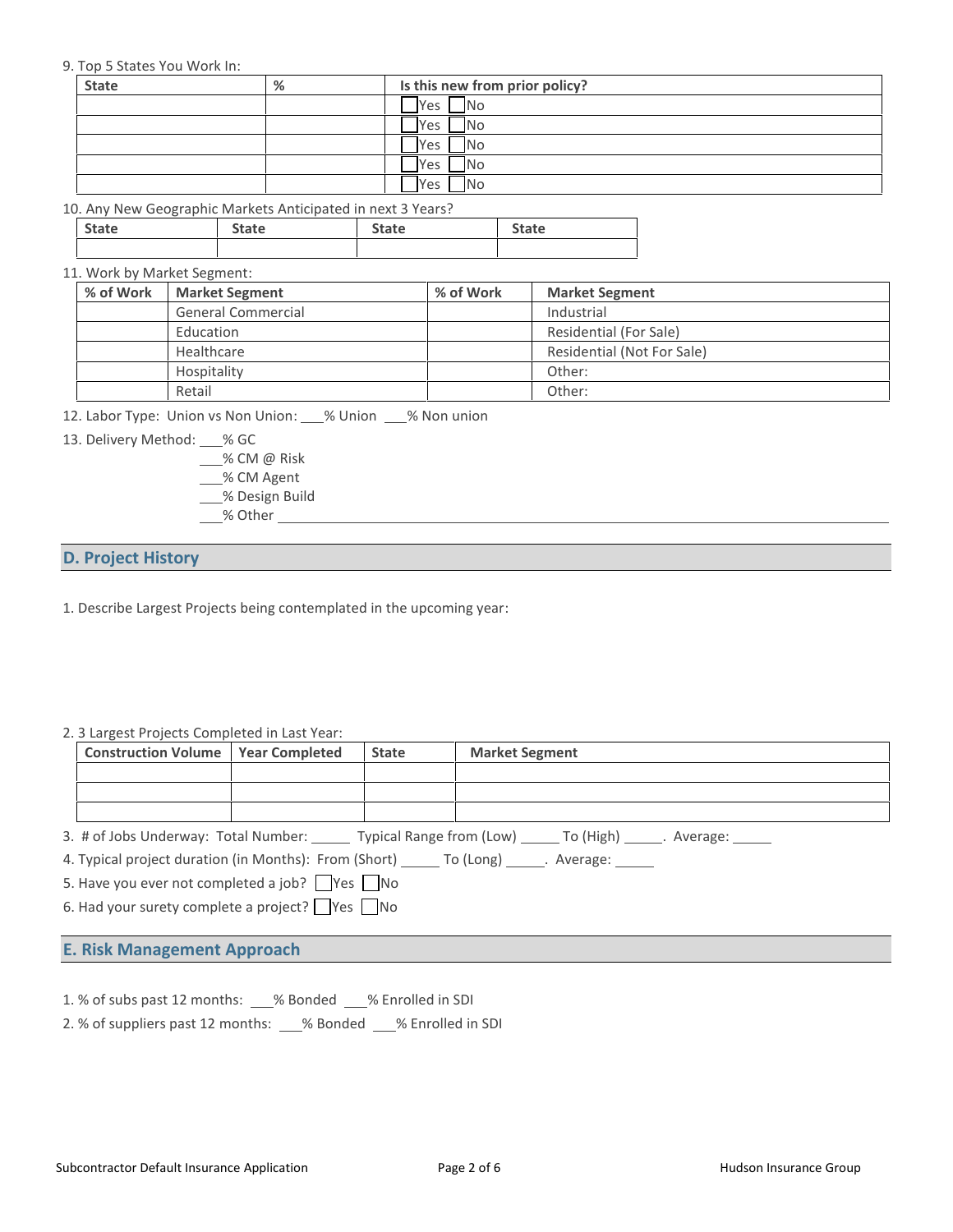1. List the owners of the 4 largest projects contracted in the past 12 months:

### **G. Subcontractor / Supplier History G. Subcontractor / Supplier History**<br>1. 5 Largest Subcontracts Current Year:

| Sub/Supplier                                         | <b>Contract Value</b> | <b>Project Name</b> |  |  |
|------------------------------------------------------|-----------------------|---------------------|--|--|
|                                                      |                       |                     |  |  |
|                                                      |                       |                     |  |  |
|                                                      |                       |                     |  |  |
|                                                      |                       |                     |  |  |
|                                                      |                       |                     |  |  |
|                                                      |                       |                     |  |  |
| 3. Total Estimated # of Active Subcontractors: _____ |                       |                     |  |  |
| 4. Total Estimated # of Active Suppliers: _____      |                       |                     |  |  |
|                                                      |                       |                     |  |  |

- 5. Estimated annual volume: 2. Average size subcommact. <u>Constant Constant Constant Constant Constant Constant Constant Constant Constant Constant Constant Constant Constant Constant Constant Constant Constant Constant Constant Constant Constant Cons</u>
- 
- 

1. UPDATE on Subcontractor / Supplier Defaults in Last 5 Years >\$50,000 (please provide separate attachment if required) including Bond Claims:

| Subcontractor/<br>Supplier | Trade | Contract<br>Value | <b>Loss</b><br>Estimate | <b>Reason for</b><br><b>Default</b> | Year<br><b>Defaulted</b> | Project<br>Name |
|----------------------------|-------|-------------------|-------------------------|-------------------------------------|--------------------------|-----------------|
|                            |       |                   |                         |                                     |                          |                 |
|                            |       |                   |                         |                                     |                          |                 |
|                            |       |                   |                         |                                     |                          |                 |
|                            |       |                   |                         |                                     |                          |                 |
|                            |       |                   |                         |                                     |                          |                 |

### **I. Subcontractor Prequalification**

- 1. Describe Changes and/or Updates to your Prequalification Plan in past year (e.g. implemented 3<sup>rd</sup> party pre-qualification software):
- 2. Do you currently have any subcontracts on 2 party checking?  $\Box$  Yes  $\Box$  No. If yes, Please provide a list: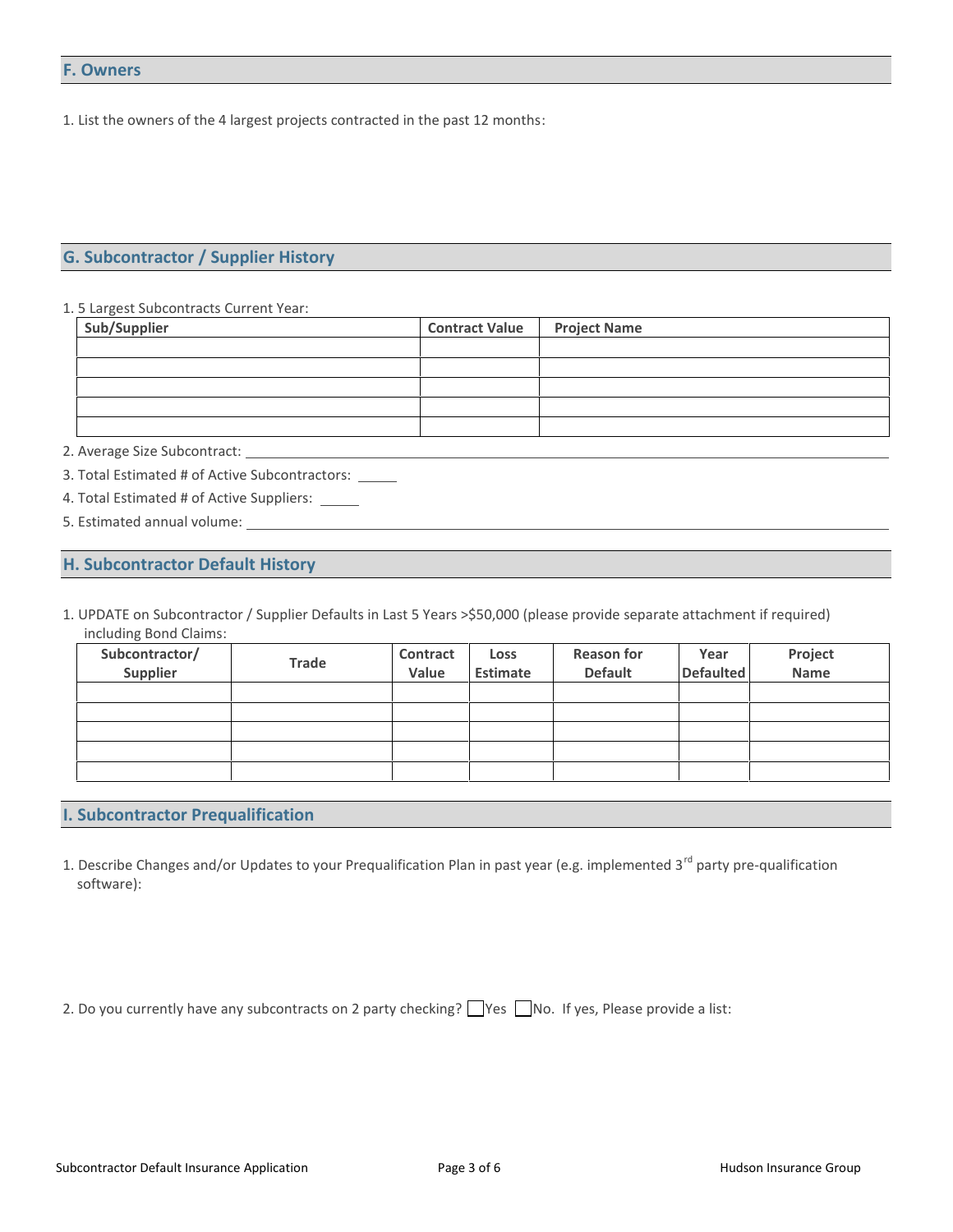# **J. Subcontractor Management**

1. Describe Changes and Updates to your Subcontractor Management in past year:

2. Are any materials being direct purchased on behalf of subcontractors?  $\Box$  Yes  $\Box$  No. If yes, please list subcontractors:

# **K. Quality**

1. Describe Changes and Updates to your Quality plan in the past year:

# **N. Additional Information Required**

| Sub Distribution – list of the previous 12 months of executed subcontracts (Sub Name, FEIN, Contract Value, Project Name, |  |
|---------------------------------------------------------------------------------------------------------------------------|--|
| Start/End date)                                                                                                           |  |

General Liability loss runs for previous 4 years (practice programs and CIPs)

SDI loss runs for previous 5 years

**Named insured Listing** 

Most Recent Fiscal Year Audited Financials

 $\Box$  Lending line – bank name and size

Name of Surety, surety line by job and aggregate

WIPs – Current and most recent Y/E

You represent that the statements and facts made in this application are true and that no material facts have been suppressed or misstated. It is further agreed by you that each policy or renewal thereof, if issued, is issued in reliance upon the truth of the representations and information in the application.

Signature **Date** 

Name **Name is a struckly assumed to the Contract of the Contract of the Contract of Title** 

**Fraud Notice**

**Arkansas**: Any person who knowingly presents a false or fraudulent claim for payment of a loss or benefit or knowingly presents false information in an application for insurance is guilty of a crime and may be subject to fines and confinement in prison.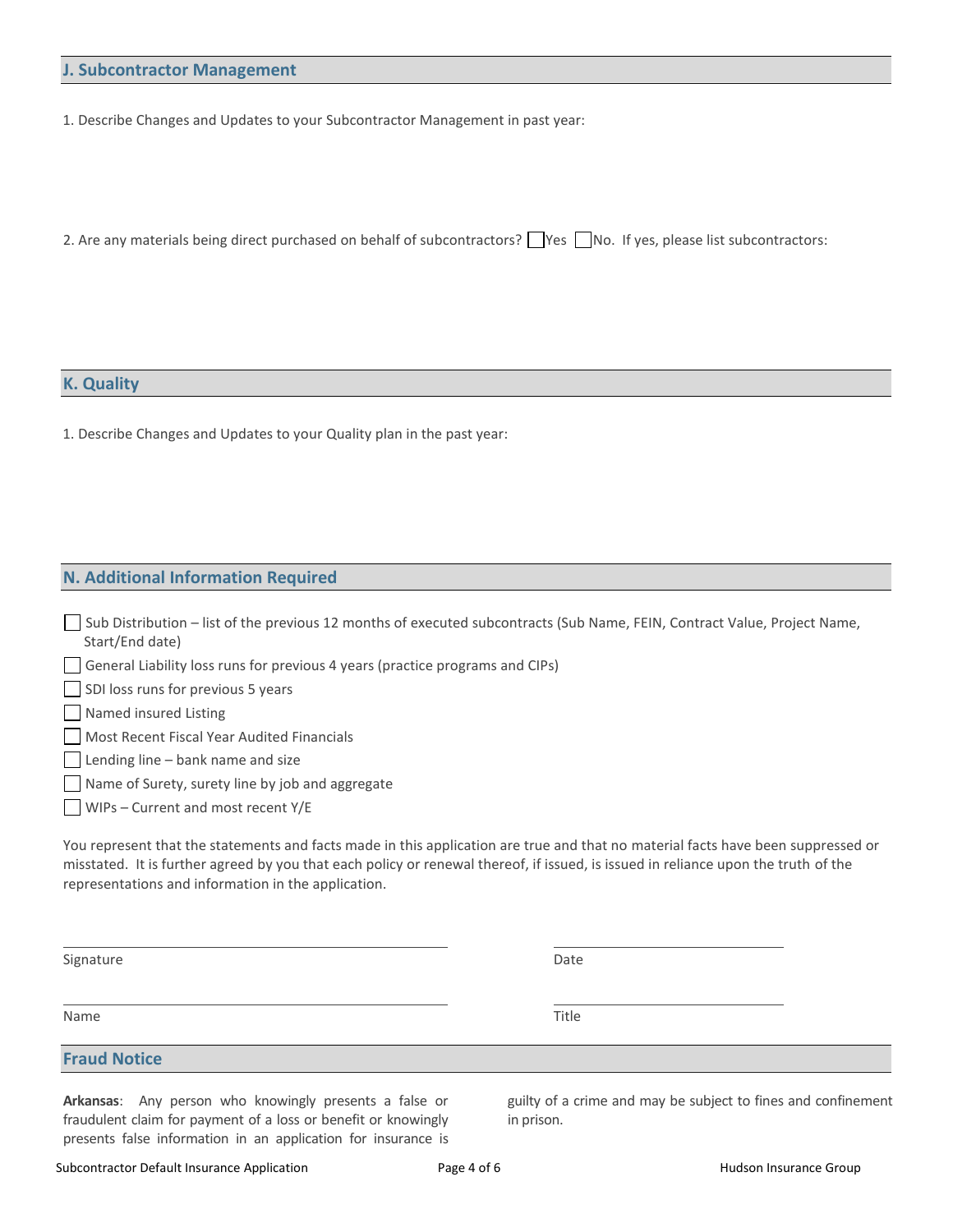**Colorado**: It is unlawful to knowingly provide false, incomplete, or misleading facts or information to an insurance company for the purpose of defrauding or attempting to defraud the company. Penalties may include imprisonment, fines, denial of insurance, and civil damages. Any insurance company or agent of an insurance company who knowingly provides false, incomplete, or misleading facts or information to a policyholder or claimant for the purpose of defrauding or attempting to defraud the policyholder or claimant with regard to a settlement or award payable for insurance proceeds shall be reported to the Colorado. Division of Insurance within the Department of Regulatory Agencies.

**District of Columbia**: WARNING: It is a crime to provide false or misleading information to an insurer for the purpose of defrauding the insurer or any other person. Penalties include imprisonment and/or fines. In addition, an insurer may deny insurance benefits if false information materially related to a claim was provided by the applicant

**Florida**: Any person who knowingly and with intent to injure, defraud, or deceive any insurer files a statement of claim or an application containing any false, incomplete, or misleading information is guilty of a felony of the third degree.

**Kansas**: A "fraudulent insurance act" means an act committed by any person who, knowingly and with intent to defraud, presents, causes to be presented or prepares with knowledge or belief that it will be presented to or by an insurer, purported insurer, broker or any agent thereof, any written, electronic, electronic impulse, facsimile, magnetic, oral, or telephonic communication or statement as part of, or in support of, an application for the issuance of, or the rating of an insurance policy for personal or commercial insurance, or a claim for payment or other benefit pursuant to an insurance policy for commercial or personal insurance which such person knows to contain materially false information concerning any fact material thereto; or conceals, for the purpose of misleading, information concerning any fact material thereto.

**Kentucky**: Any person who knowingly and with intent to defraud any insurance company or other person files an application for insurance containing any materially false information or conceals, for the purpose of misleading, information concerning any fact material thereto commits a fraudulent insurance act, which is a crime.

**Louisiana**: Any person who knowingly presents a false or fraudulent claim for payment of a loss or benefit or knowingly presents false information in an application for insurance is guilty of a crime and may be subject to fines and confinement in prison.

**Maine**: It is a crime to knowingly provide false, incomplete or misleading information to an insurance company for the purpose of defrauding the company. Penalties may include imprisonment, fines, or denial of insurance benefits.

**Maryland**: Any person who knowingly or willfully presents a false or fraudulent claim for payment of a loss or benefit or who knowingly or willfully presents false information in an application for insurance is guilty of a crime and may be subject to fines and confinement in prison.

**New Jersey**: Any person who includes any false or misleading information on an application for an insurance policy is subject to criminal and civil penalties.

**New Mexico**: ANY PERSON WHO KNOWINGLY PRESENTS A FALSE OR FRAUDULENT CLAIM FOR PAYMENT OF A LOSS OR BENEFIT OR KNOWINGLY PRESENTS FALSE INFORMATION IN AN APPLICATION FOR INSURANCE IS GUILTY OF A CRIME AND MAY BE SUBJECT TO CIVIL FINES AND CRIMINAL PENALTIES.

**New York**: General : All applications for commercial insurance, other than automobile insurance: Any person who knowingly and with intent to defraud any insurance company or other person files an application for insurance or statement of claim containing any materially false information, or conceals for the purpose of misleading, information concerning any fact material thereto, commits a fraudulent insurance act, which is a crime, and shall also be subject to a civil penalty not to exceed five thousand dollars and the stated value of the claim for each such violation. All applications for automobile insurance and all claim forms: Any person who knowingly makes or knowingly assists, abets, solicits or conspires with another to make a false report of the theft, destruction, damage or conversion of any motor vehicle to a law enforcement agency, the department of motor vehicles or an insurance company, commits a fraudulent insurance act, which is a crime, and shall also be subject to a civil penalty not to exceed five thousand dollars and the value of the subject motor vehicle or stated claim for each violation. Fire: Any person who knowingly and with intent to defraud any insurance company or other person files an application for insurance containing any false information, or conceals for the purpose of misleading, information concerning any fact material thereto, commits a fraudulent insurance act, which is a crime. The proposed insured affirms that the foregoing information is true and agrees that these applications shall constitute a part of any policy issued whether attached or not and that any willful concealment or misrepresentation of a material fact or circumstances shall be grounds to rescind the insurance policy.

**Ohio**: Any person who, with intent to defraud or knowing that he is facilitating a fraud against an insurer, submits an application or files a claim containing a false or deceptive statement is guilty of insurance fraud.

**Oklahoma**: WARNING: Any person who knowingly, and with intent to injure, defraud or deceive any insurer, makes any claim for the proceeds of an insurance policy containing any false, incomplete or misleading information is guilty of a felony.

**Pennsylvania**: All Commercial Insurance, Except As Provided for Automobile Insurance: Any person who knowingly and with intent to defraud any insurance company or other person files an application for insurance or statement of claim containing any materially false information or conceals for the purpose of misleading, information concerning any fact material thereto commits a fraudulent insurance act, which is a crime and subjects such person to criminal and civil penalties. Automobile Insurance: Any person who knowingly and with intent to injure or defraud any insurer files an application or claim containing any false, incomplete or misleading information shall, upon

Subcontractor Default Insurance Application **Page 5 of 6** Page 5 of 6 **Hudson Insurance Group**